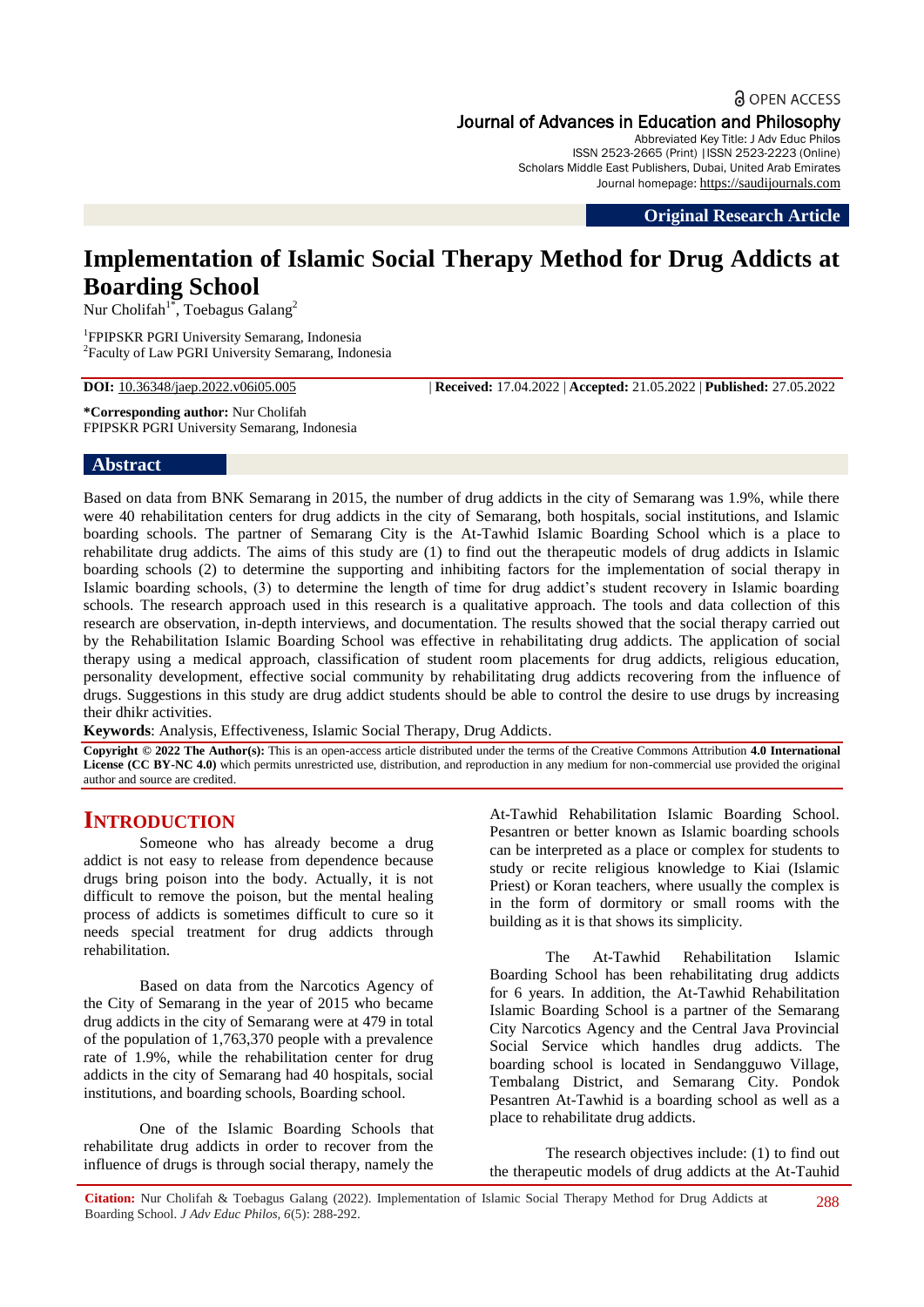Narcotics Rehabilitation Islamic Boarding School in Sendangguwo Village, Tembalang District, Semarang City in rehabilitating students addicted to drugs, (2) to determine the factors supporting and inhibiting the implementation of social therapy in Islamic boarding schools. At-Tawhid Rehabilitation., (3) to find out the length of time for the recovery of drug-addicted students at the At-Tawhid Rehabilitation Islamic Boarding School.

According to Camphill (2012: 5) Inclusive social therapy, individuals with diverse backgrounds can find wholeness in life and the fulfillment of their search for identity. Social therapy covers all aspects of community and individual life, from psychological and physical health and social and spiritual conditions. These different aspects can be seen together as an integral component of a person's identity. Social therapy prepares the condition of each individual beyond understanding the integrity of each individual.

Explicitly or implicitly according to Syamsuar (1991: 22), the relationship between God and humans in the context of human religiosity was chosen as a discourse or study because religious life has a very broad influence on human efforts to find and understand their identity. Humans actually have divine inherent potential. One thing that appears in the phenomenon of humanity is that humans in general have a divine consciousness. Human consciousness does not just appear out of nowhere but stems from the situation they experience. Divine consciousness which is transcendent is included in the human structure.

In addition, according to Siswanto (2013: 08) awareness is something that is very important in human psychology. Psychological situations and conditions are a reflection of spiritual awareness. Human awareness of himself as the center of consciousness is the starting point for human understanding of his existence. Humans are aware that all life events are related to themselves as the center.

A person who is involved in drugs usually experiences disturbances in body function and behavior due to the addictive/ opiate substances contained in various types of drugs. They can't control themselves to just quit, thus eliminating their social control. This situation makes them ready to do anything to get drugs. This is what shapes the characteristics of drug users.

Before an addict does rehabilitation, the thing that must be done is an assessment carried out by means of interviews, observations, and physical and psychological examinations of Narcotics Addicts. Interviews included medical history, history of narcotics use, history of medication and treatment, history of involvement in criminal acts, psychiatric history, and family and social history of Narcotics Addicts. Observations include observations on the

behavior of Narcotics Addicts. Further provisions regarding the assessment shall be regulated by a Ministerial Regulation.

According to BNN (2004:17), the development of drug addicts can use a coaching model. The coaching models are as follows: medical rehabilitation coaching, coaching with an individual and group guidance approach, rehabilitation coaching with a therapist community approach, rehabilitation coaching with a religious approach, rehabilitation, and coaching with an integrated approach.

The implementation of coaching must have a goal, namely helping adolescents to develop themselves so that they become useful children in their lives. So, the coaching model has the aim of directing someone who is a drug victim to recover and be free from the influence of drugs so that they can return and place themselves in community life.

#### **METHOD OF RESEARCH**

The research approach used in this research is a qualitative approach. According to Moleong (2007: 5), namely, research that intends to understand the phenomena experienced by research subjects, for example, behavior, perception, motivation, action, and others, holistically and by way of description in the form of words and language, on a special context that is natural and by utilizing various natural methods. The qualitative research used is qualitative naturalistic.

Data collection methods in this study include: (1) Observations used are non-participatory observation techniques, meaning that researchers directly observe the activities of drug addicts at the At-Tauhid Narcotics Rehabilitation Ponpes. The implementation of observations is carried out in several ways which are carried out regularly and systematically by referring to the observation guidelines. Observations in this study aimed to find out the activities of drug addicts at the At-Tawhid Islamic boarding school, the behavior of drug addicts, (2) Interviews were addressed to the main supervisor of the At-Tawhid Rehabilitation Islamic Boarding School and the At-Tawhid Rehabilitation Boarding School Board, (3) Documentation in the form of pictures and obtain data on students who are drug addicts who are in the place in the form of a list of names to be researched, photos of activities at the attauhid Islamic boarding school.

The validity of the data using triangulation according to the technique is done by using more than one data collection method to complete one research focus. In this way, data can be obtained that can be used for cross-checking. The data obtained to focus on this research were cross-checked with interviews, observations, and documentation.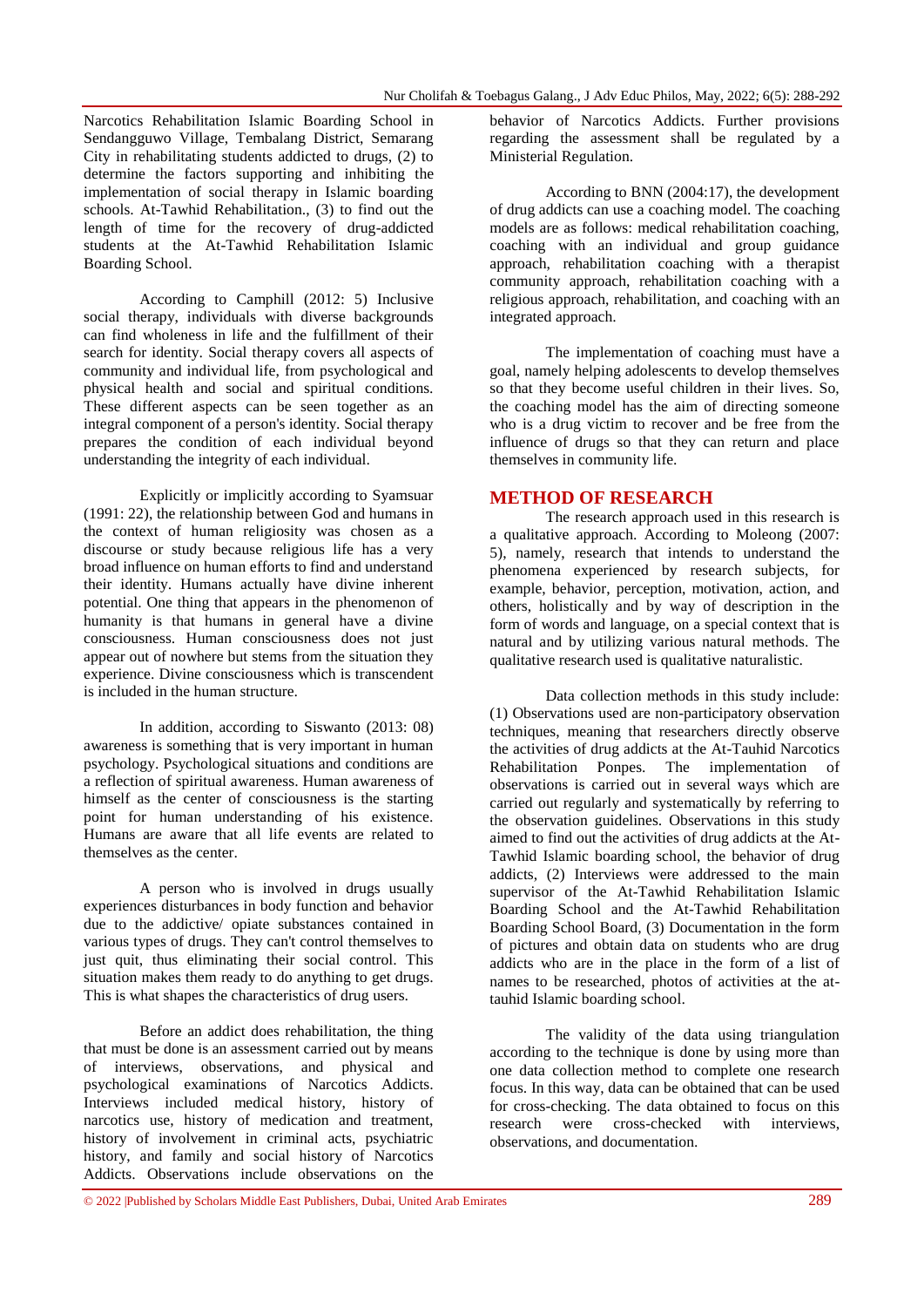Analysis of the data obtained is from the field according to Milles and Huberman (1992: 15) in the form of sentences collected by observations, interviews, documents, and others that are very much before they are ready to be used in the analysis. Then the analytical technique applied in this research is interaction analysis. This analysis model consists of three components, namely data reduction, data presentation, and conclusion drawing (verification).

#### **DISCUSSION**

The Social therapy applied at the At-Tawhid Rehabilitation Islamic Boarding School starts from the initial stage. Prospective drug addict students in the initial stage of rehabilitation are assessments which include interviews, observation, and physical health examinations of addicts, abusers, and victims of drug abuse, using the form provided by the Pondok At-Tawhid Rehabilitation Islamic Boarding School. Classification of Room Placement for Drug Addicts Students The placement of rooms is adjusted to the light and heavy classes of students consuming drugs. Drug addicts students who fall into the heavy category are separated from the general students because students who are addicted to drugs are justified in all ways, awareness is not controlled, so anything is out of control.

Before students addicted to drugs take part in routine educational activities at Islamic boarding schools, students who are addicted to heavy drugs must take a repentance bath for 3 months.

If students who are drug addicts before 3 months have started to improve and can be invited to communicate, then students who are drug addicts are not required to take a bath of repentance. Taking a repentance bath at the At-Tahid Rehabilitation Islamic Boarding School, where the method of application is to require students to take a bath first, before finally following the process of further religious education activities at the Pondok, the implementation time is every 24.00 WIB. This repentance bath is more emphasized on students who are drug addicts who have just arrived at the At-Tahid Rehabilitation Islamic Boarding School or students whose dependence on drugs is still high.

Religious education and activities at Islamic boarding schools are expected to make the hearts of drug addicts students closer to God, the students' hearts become calm and realize their mistakes so that they do not return to their past, namely using drugs.

Santri drug addicts are also required to take part in routine activities at the At-Tawhid Rehabilitation Islamic Boarding School, including personality development coaching, including attitude development coaching. The emphasis of this coaching is on the development of personality and attitude. This guidance

is useful for students to know and develop themselves according to the picture/ ideals of a healthy and right life. The guidance for drug-addicted students is carried out by the main coach and administrator of the At-Tawhid Rehabilitation Islamic Boarding School and accompanied by a Psychologist from the Social Service of Central Java Province. Personality coaching is done every 2 weeks. This is done to determine the development of students who are drug addicts.

Skills development and personality development at the At-Tawhid Islamic Boarding School Rehabilitation at Tembalang District, Semarang City are realized through fruit selling activities, selling daily necessities in grocery stores, and maintaining workshops. Santri receiving buying and selling coaching is expected so that students can have a responsible attitude regarding the buying and selling activities they do. The At-Tawhid Rehabilitation Islamic Boarding School, Tembalang District, Semarang City provides guidance in the form of buying and selling activities aimed at making students have a spirit of responsibility, besides that students will also feel busy so they don't remember their past and don't try to return to drugs.

The At-Tawhid Rehabilitation Islamic Boarding School provides social guidance carried out in the context of providing motivation, this guidance is directed at understanding the problems faced to rise up and find solutions to the problems faced so that awareness arises in themselves to overcome problems and prepare students who are drug addicts so that they can socialize with the community directly to prepare students who are drug addicts to be more confident in the community. Skills and entrepreneurship A program that aims to provide students with entrepreneurial skills and knowledge, so that after students return to society they have competitiveness in the field of legal productive economic business. The method applied is to involve students in the business activities of the At-Tawhid Rehabilitation Islamic Boarding School.

In practice, students who are drug victims perform dhikr in two forms, namely dhikr jali or jahr, and dhikr khafi or qalbi. The dhikr given to students who are drug victims is aimed at calming their hearts and as an effort to reduce useless utterances (self-talk). Some of the pronunciations given by the boarding school to students who are drug victims are the sentences tahmid, takbir, basmalah, and istighfar.

The boarding school administrators who always monitor the students who are drug victims, never stop telling them to do dhikr when their conversation is out of control so that over time, they will remember the sentences of the dhikr. Dhikr here aims to control and calm the students who are drug victims, as well as to keep them away from sin, because when the santri (drug-addicts) is unable to control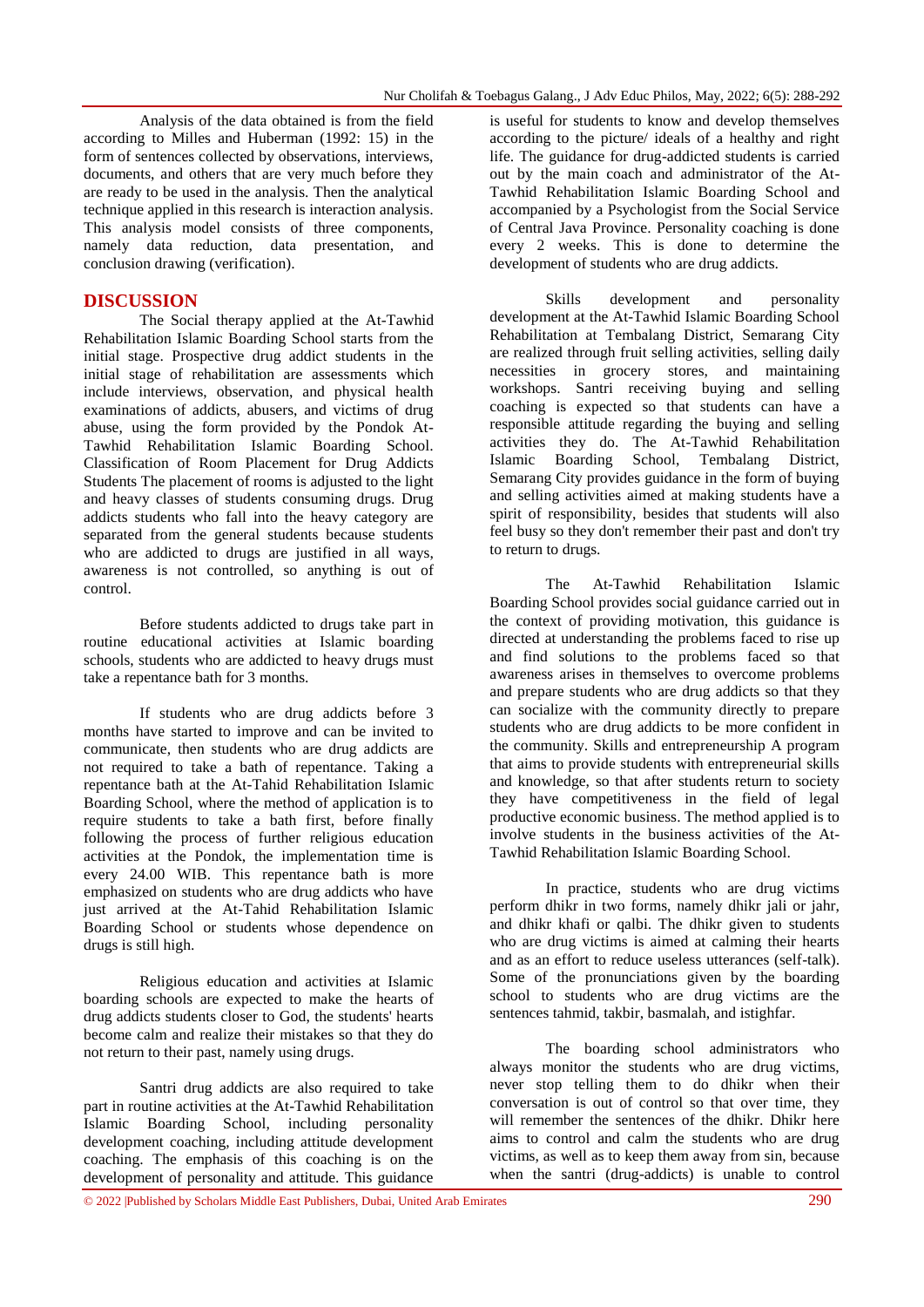speech, he will speak badly, even making fun of those around him.

Before this method is applied, there was an initial step that was always taken by caregivers, namely identifying problems and providing suggestions to new students, where every new student (victim of drug abuse) who registered must be delivered by his parents or his family. Then the Kiai will ask the family for information about the problems that had occurred.

If the new student has a problem with drugs, then they are asked about the extent to which the student is in drug abuse, what is the reason for the student to fall into drug dependence, and many other questions related to the personality of the student. After Gus Zain knew about the problems that the santri had, then the Kiai explained about the activities in the pesantren and what is important for the success or failure of coaching for victims of drug abuse is a sincere intention to really want to recover from the disease suffered by the new santri as the cure is to start from themselves who really want to return to the path that is blessed by Allah, and don't want to repeat the despicable deeds that you have done or ever did. Thus the main requirement in an effort to want to recover is to be based on a sincere day, be patient, in every face of the risks that exist, and always ask for the pleasure of Allah SWT.

After the student is administered formally in the Islamic boarding school, the administrator will always observe every movement and behavior of the new student. For a week or ten days the students are treated intensively. In the healing process usually requires a relatively short time between a week to two weeks or more. However, to get rid of dependence or hallucinations to use the drug again requires a relatively long time, namely with mental and spiritual guidance carried out by the caregivers themselves where when the addicts managed to overcome their addiction, then at this stage addicts are given activities according to their interests and talents to fill their daily activities, and they can also return to their respective homes while remaining under supervision.

The purpose of community guidance is to develop the attitude and personality of students in a better direction so that they can adapt to the surrounding environment. These activities include community service and Friday prayers at the village mosque.

Students who have experienced changes, both physically and mentally, have been able to adapt to activities and the surrounding environment, after previously occupying a separate special dormitory, they are transferred and combined with students who have recovered (near recovery), into one place and one dormitory with other students. Those who are still of

school age, are welcome to continue their education according to their education level. There are no public schools available at the At-tawhid Rehabilitation Islamic Boarding School, so they are advised to continue in public schools around (near) the facility so that it is hoped that later students will still be able to follow the activities at the lodge.

There are various factors that can cause someone to become a victim of drugs, including the influence of the individual, the family environment, the school environment, and the peer environment. Individual influence usually comes from someone who cannot control himself, because someone experiences rapid biological, psychological, and social changes so a person often experiences anxiety and depression. The family environment is the cause of someone abusing drugs usually due to less harmonious family life so that sometimes parents cannot be an example for their children and the lack of religious life. The school environment is a very vulnerable environment for drug smuggling.

At-Tawhid Rehabilitation Islamic Boarding School there are students who are drug-addicted patients at At-Tawhid Rehabilitation Islamic Boarding School, there are always people who come in and there are people who leave. However, it was recorded that at the time of the start of the study, the number of students being treated at the At-Tawhid Rehabilitation Islamic Boarding School was 30 students who were drug addicts. The length of treatment for drug addicts students from 2009 to 2015 was a total of 330 students who had recovered, consisting of 94 students who were treated for 3-6 months, 135 people were treated for 6-12 months, 71 students were treated for more than 12 months and There is a good relationship with the family (parents) of students, the situation of the community environment and good relations between students and students with the coach.

The success factor for students who are drug victims to be able to release their dependence on the influence of drugs is very difficult. This depends on the determination and intention of the students themselves to recover.

#### **CONCLUSION**

The conclusions drawn from this study include (1) social therapy used by the At-Tawhid Rehabilitation Islamic Boarding School is effective in curing drug addicts students to recover from the influence of illegal drugs, (2) the healing factor of drug addict students is influenced by the strong will of students to recover. (3) The length of treatment to recover from 3 - 6 months, 6 - 12 months, and some even more than 12 months.

Suggestions that can be conveyed from the results of this study include: (1) Narcotics addict students should be able to adapt to the situations and